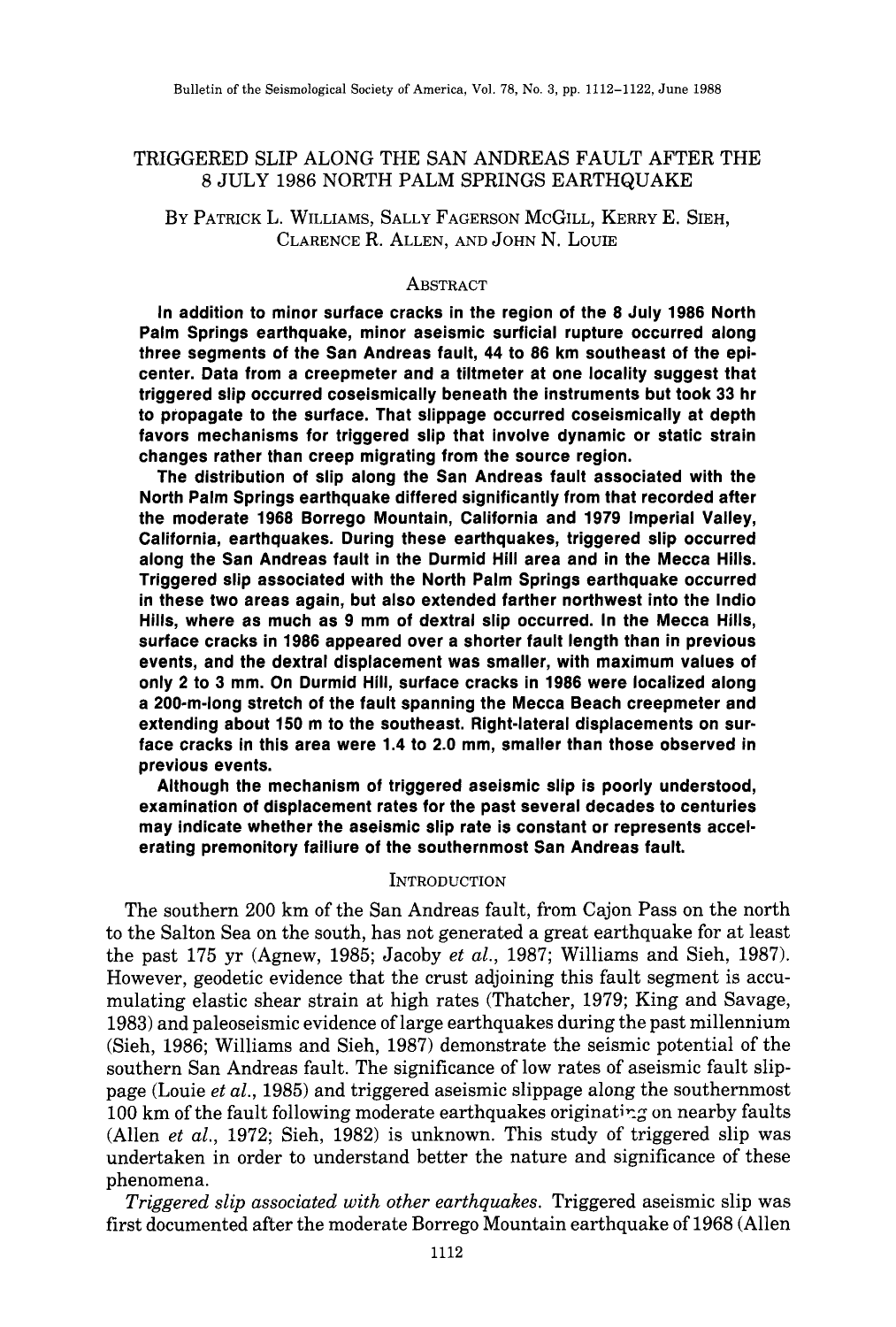*et al.,* 1972). Within 4 days of that event, the Imperial, San Andreas, and Superstition Hills faults experienced discontinuous surface slippage of up to 25 mm.

Triggered right-lateral slip was also observed soon after the Imperial Valley earthquake of 1979, a moderate temblor produced by rupture of the Imperial fault. Displacement was recorded on the San Andreas fault by Sieh (1982) and on the Superstition Hills fault by Fuis (1982). Sieh (1982) showed that as much as 10 mm of surficial slip occurred on the San Andreas and constrained the time of rupture to between one-third and 4 days following the main shock. Displacement on the Superstition Hills fault reached a maximum of 22 mm in the 1979 event.

Sharp *et al.* (1986a) observed up to 1 cm of dextral surface slip along a 17 km length of the Imperial fault and along a 16 km length of the Superstition Hills fault soon after the April 1981, *ML* 5.6 Westmorland earthquake. Displacement was observed on the day of the earthquake along the Imperial fault and on the Superstition Hills fault within 2 to 4 days of the earthquake.

## THE CHARACTER OF SURFICIAL SLIP IN 1986

Soon after the earthquake of 8 July 1986, dextral surficial slip occurred on three sections of the San Andreas fault that lie between 44 and 86 km from the epicenter. These sections are labeled A-B-C, D-E-F, and Mecca Beach in Figure 1. Trace fracturing of a more ambiguous character occurred locally, near the epicenter (Sharp *et al.,* 1986b). The search for surficial fault slip was carried out along accessible sections of the San Andreas fault between central Durmid Hill and the southern Indio Hills, and was continued to within <20 km of the epicenter along the Mission Creek fault and to within  $\leq 10$  km of the epicenter along the Banning fault. The search for fault rupture was done from 14 to 20 July 1986. Sharp *et al.* (1986b) checked the Mission Creek and Banning faults in the epicentral region.

*General slip features.* The surface expression of triggered slip in 1986 was similar to that observed earlier by Allen *et al.* (1972), Fuis (1982), Sieh (1982), and Sharp *et al.* (1986a, b). Northwest-trending, left-stepping *en echelon* cracks with dextral slip were dominant, with east-trending compressional ridges sometimes present between these cracks. En echelon cracks ranged in length from 10 to 600 cm, but were usually shorter than 100 cm. Convergent segments were 5 to 50 cm in length. The width between adjacent dextral slip en echelon segments ranged from a few centimeters between the shortest cracks up to 500 cm between the longer cracks. Semi-continuous zones of surface slip ranged between 1 and 80 m in length. On older surfaces, the locations of 1986 slip zones coincided with preexisting tectonic landforms. Furthermore, cairns built on cracks in 1979 by Sieh and his students coincided with 1986 cracks at those sites where surface cracking occurred in association with both earthquakes.

Dextral offset measured across cracks along the San Andreas fault in July 1986 ranged from  $\leq 1$  to 9 mm. Slip was measured parallel to the trace of the San Andreas fault zone, between the northwest and southeast walls of pull-apart structures and between matching irregularities on the edges of en echelon cracks.

*Slip distribution.* The southernmost cracks were at Mecca Beach, 86 km southeast of the epicenter (Figures 1 and 2). Zones of cracks 1 to 4 m long were separated by 5- to 35-m-long unbroken sections. Ground cracks extended for 200 m along a zone centered about 50 m to the southeast of the Mecca Beach creepmeter.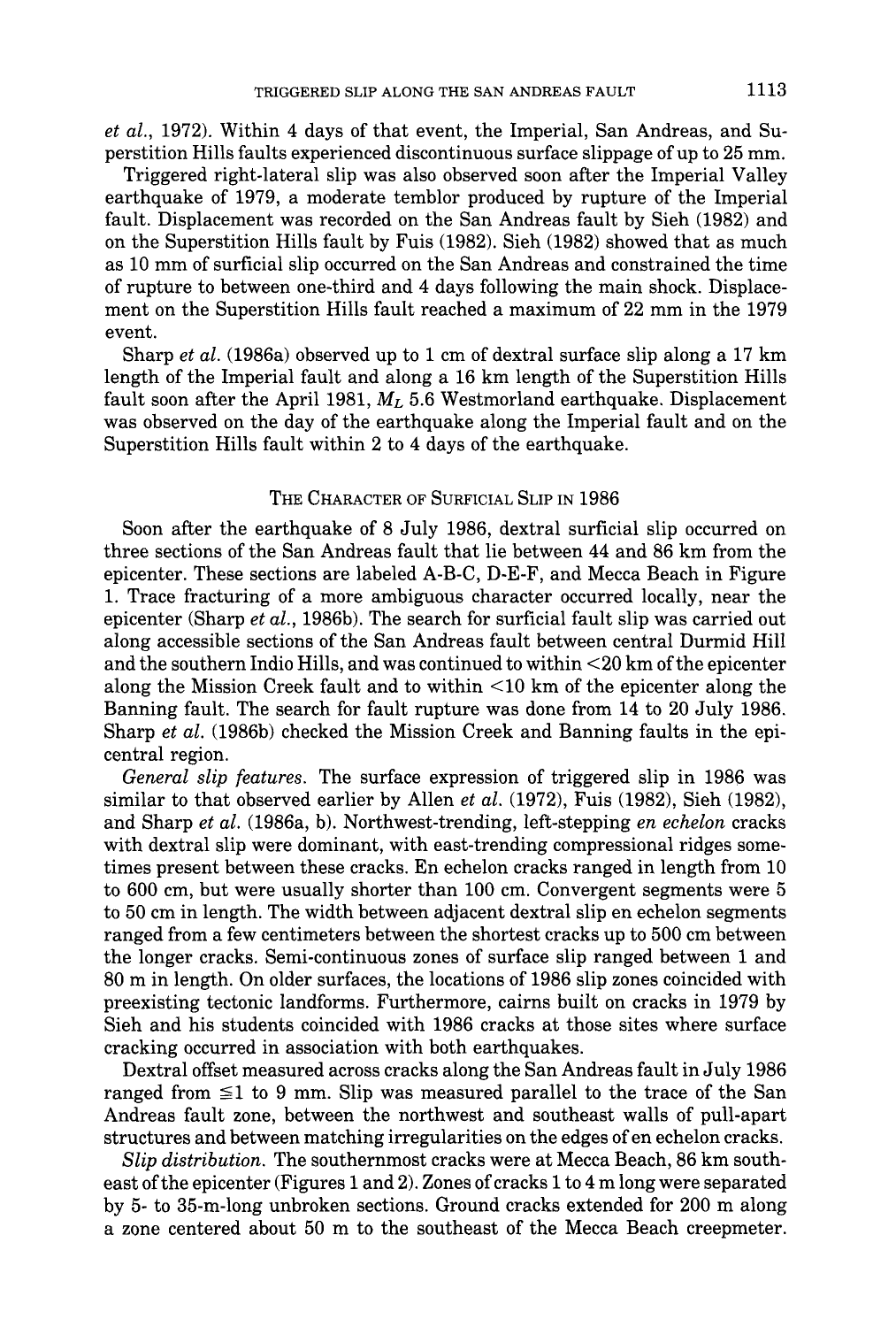

FIG. 1. Reference map for triggered slip along the San Andreas fault associated with the North Palm Springs earthquake. The southernmost San Andreas fault extends southeastward from the Indio Hills to the Salton Sea. The 8 July 1986 main shock epicenter is shown by a star. In the epicentral area, the San Andreas system consists of the Mission Creek (MCF) and Banning faults. Minor surface rupture of the San Andreas fault occurred in the southern Indio Hills between A and C, in the Mecca Hills between D and F, and at Mecca Beach. The zones of surface displacement across the San Andreas fault were between 44 and 86 km from the epicenter.

Dextral slip of 1.4 to 2.0 mm was measured on surface cracks on the morning of 16 July.

The zone of fracturing in the Mecca Hills was 5.5 km long (Figures 2 and 3). Cracks were observed between Painted Canyon Road and the Thermal Canyon fan. Along segments where slip occurred in both 1986 and 1979 or 1968, dextral offsets of 1986 were less than those measured in 1979 or 1968. Discontinuous sections of ground cracks occurred along a 1.5 km length southeast of Red Canyon (Figures 2 and 3). Maximum dextral displacement of 2 to 3 mm occurred within  $\frac{1}{2}$  km of the southern extent of rupture, and slip in this area gradually decreased to  $\leq$ 1 mm toward the northwest. A 3.2-km-long zone without surface slip extended from Red Canyon to Quarry Canyon. Within Quarry Canyon wash, and for 0.7 km to the northwest, there were zones of en echelon cracks up to 70 m long. Maximum slip was 2 mm within the wash, and slip decreased to  $\leq 1$  mm toward the northwest.

Slip between Biskra Palms and the Coachella Valley Water District irrigation canal northeast of Dillon Road was as great as 9 mm (Figures 2 and 3). This was the greatest right-lateral displacement that we observed. Tectonic cracks had not been described previously in the Indio Hills, although other evidence of ongoing aseismic slip had been collected within this section; an alignment array at Dillon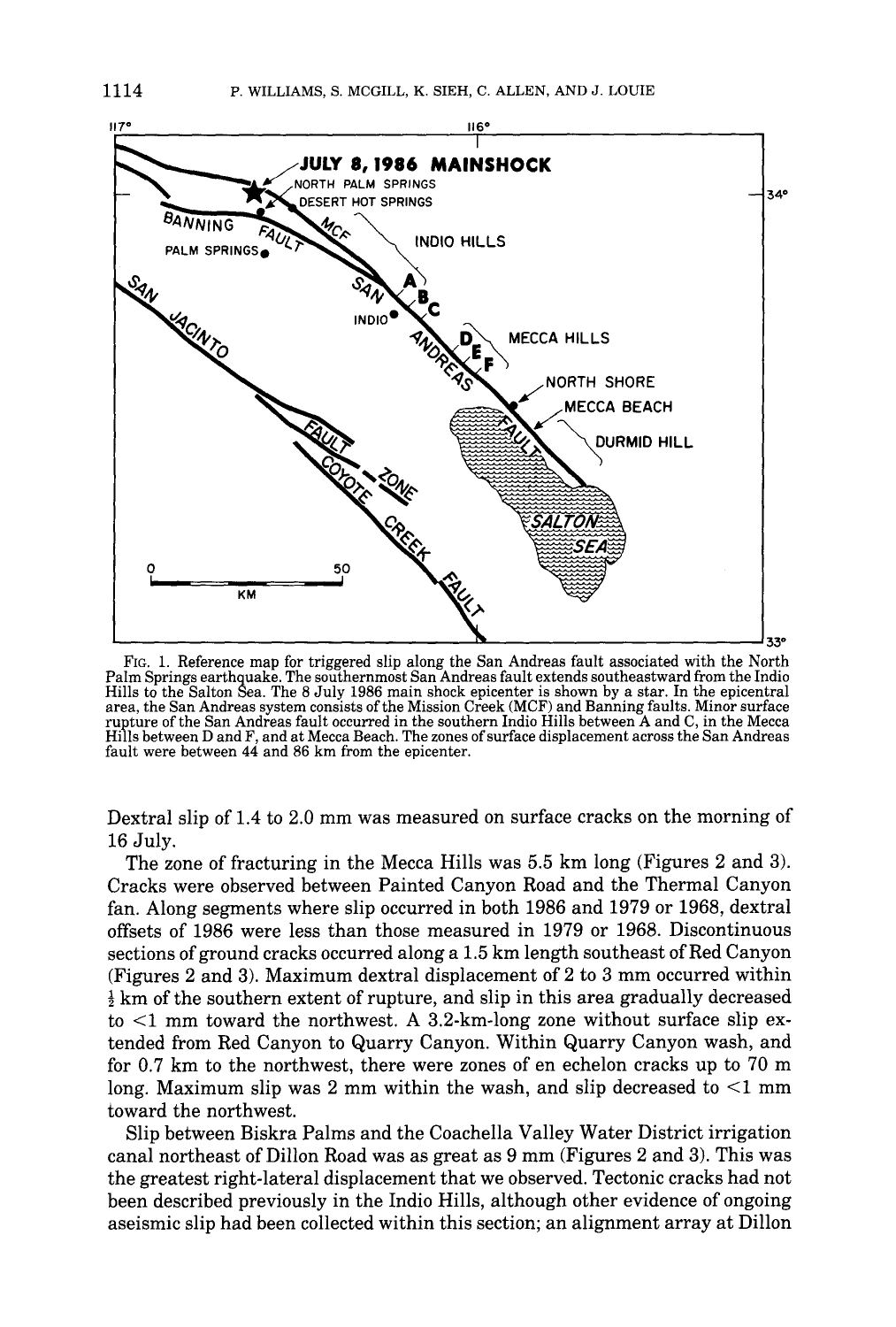

FIc. 2. Triggered dextral slip plotted along the San Andreas and Mission Creek faults. Horizontal axis is marked with the distance from the 1986 epicenter measured along the San Andreas and Mission Creek faults. Fault displacements in 1968 and 1979 are modified from Bilham and Williams (1985, their Figure 2). Short gaps between areas that have experienced semi-continuous dextral rupture are connected by dashed lines. Also presented are strikes for five segments of the San Andreas and Mission Creek faults and the locations of the Indio, Mecca, and Durmid Hills. Segments reconnoitered for ground cracks in July 1986 are represented by a discontinuous bold line above the horizontal scale.

Road recorded dextral slip of  $2 \pm 1$  mm/yr between April 1970 and February 1984; an additional alignment array in the southern Indio Hills recorded 1.8 mm/ yr during that time interval (Louie *et al.,* 1985). As elsewhere, cracks along the Indio Hills section closely followed geomorphic evidence of previous slippage.

*Mecca Beach creepmeter and tiltmeter.* A creepmeter and a tiltmeter are located near the Mecca Beach campground. This was the southernmost locality at which cracks were observed in 1986. The Mecca Beach installation consists of an 11.6 m-long taut-wire extensometer [see Cohn *et al.* (1982) for a description] and a Kinemetrics bubble tiltmeter. The data from both instruments are telemetered to Caltech daily. En echelon cracks with right-lateral surface slip were noted in the vicinity of the Mecca Beach creepmeter on the morning of 14 July.

Figure 4 shows the telemetered records from the creepmeter and tiltmeter, as well as the temperature measured in the instrument vault, for a 20-day period following the earthquake. In the figure, a geometric correction has been applied to convert the extension measured by the creepmeter to slip resolved onto the fault plane. No temperature corrections have been applied to the data in the figure, but the slip values reported in the following paragraphs have been corrected for the change in wire length due to temperature effects.

The temperature correction is calculated by first determining the change in average temperature between the start and finish of the creep event. This temperature change is then multiplied by a temperature correction factor (0.018 mm/ °K) that was determined by analyzing the Mecca Beach creepmeter response to diurnal temperature fluctuations. The apparent slip that would be recorded by the creepmeter due to the observed temperature change is thus calculated and subtracted from the observed slip.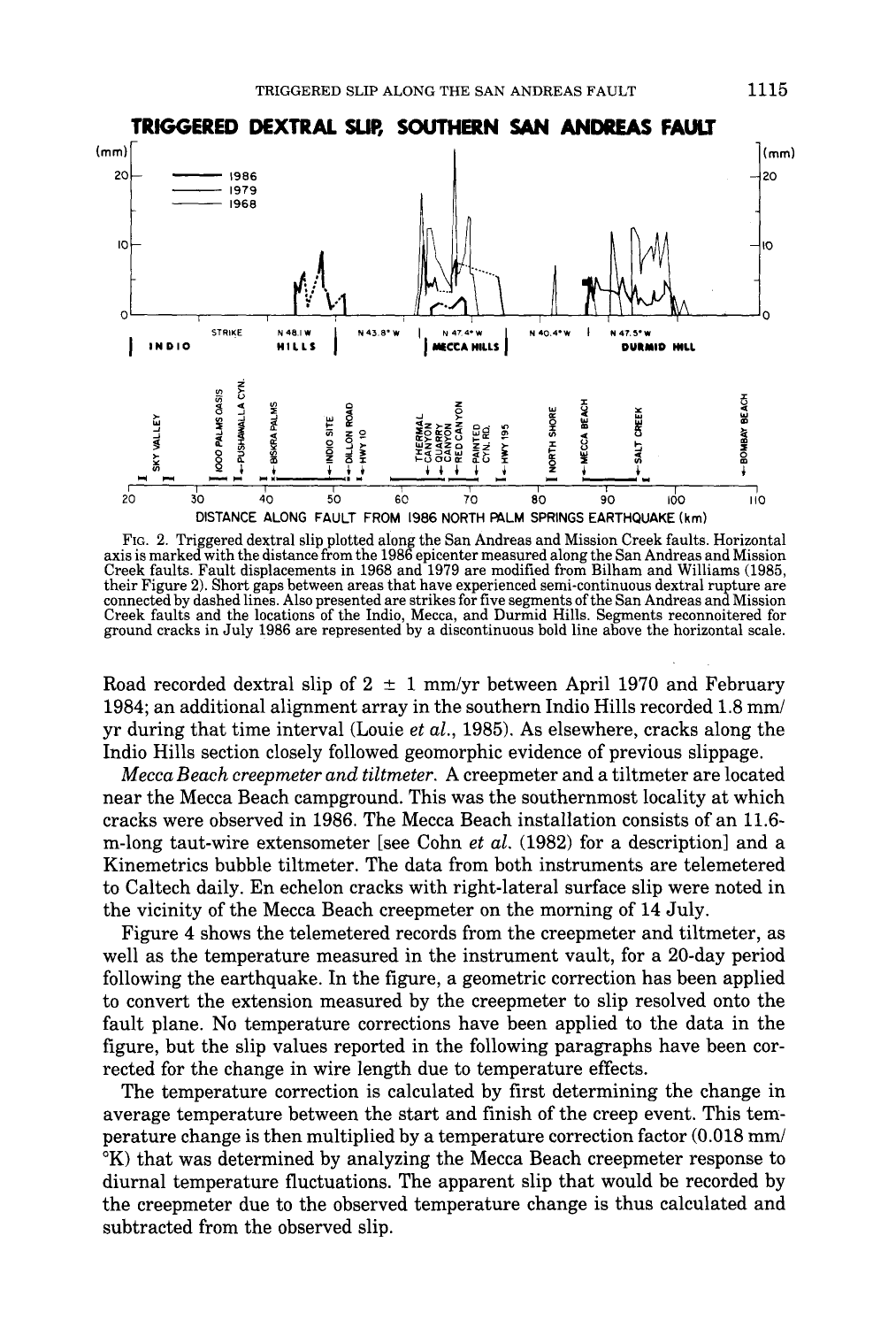

FIG. 3. Strip maps of the trace of the San Andreas fault (modified from Clark, 1984). The endpoints A-B-C and D-E-F correspond to letters on Figure 1. A-B-C lies along the Indio Hills segment in the area between Biskra Palms and Dillon Road. D-E-F is located in the Mecca Hills from the Thermal Canyon fan to Painted Canyon Road. The left-stepping *hatchurepattern* corresponds to zones of surface rupture in 1986, which in all cases were located on or very close to the fault trace as mapped by Clark. The magnitude of right-lateral slip in 1986 (in millimeters) is indicated by a number, or range of numbers, followed by the letter R. Locations of slip along the fault in 1968 or 1979 are indicated by dots. For clarity, the dots have been plotted southwest of the fault, but slip actually occurred along the fault trace as mapped by Clark (1984).

The creepmeter recorded a total of 5.0 mm of slip, occurring in two creep events. The creep events displayed a rapid onset and an exponential decay, as is characteristic of episodic creep events observed in central California (see, e.g., Evans *et al.,* 1981). The first creep event began at 11:30 a.m. PDT on 9 July 1986, about 33 hr after the North Palm Springs earthquake. This event had a dextral displacement of 1.9 mm. The creep event was preceded by tilting that began at the time of the earthquake. The tilt direction then changed from down to the northwest to down to the southeast about 11 hr prior to the arrival of the creep event at the surface. This suggests that the creep event actually began at depth immediately after the earthquake and propagated to the creepmeter in the following 33 hr. The change in tilt direction represents the lateral migration of the creep event beneath the tiltmeter. McHugh and Johnston (1976) modeled similar reversals in tilt direction as the propagation of a dislocation surface along the strike of a fault.

The second creep event began at 4:34 p.m. PDT on 13 July 1986, 5.5 days after the North Palm Springs event and 9 hr after the *ML* 5.40ceanside earthquake, the epicenter of which was 196 km to the southwest. This creep event involved 3.1 mm of dextral slip. This creep event also was accompanied by tilting, but the tilting began at the same time as initiation of the creep event. This coincidence suggests that the second creep event began at or very near the surface.

A third creep event was recorded beginning at 1:31 a.m. PDT on 22 July 1986.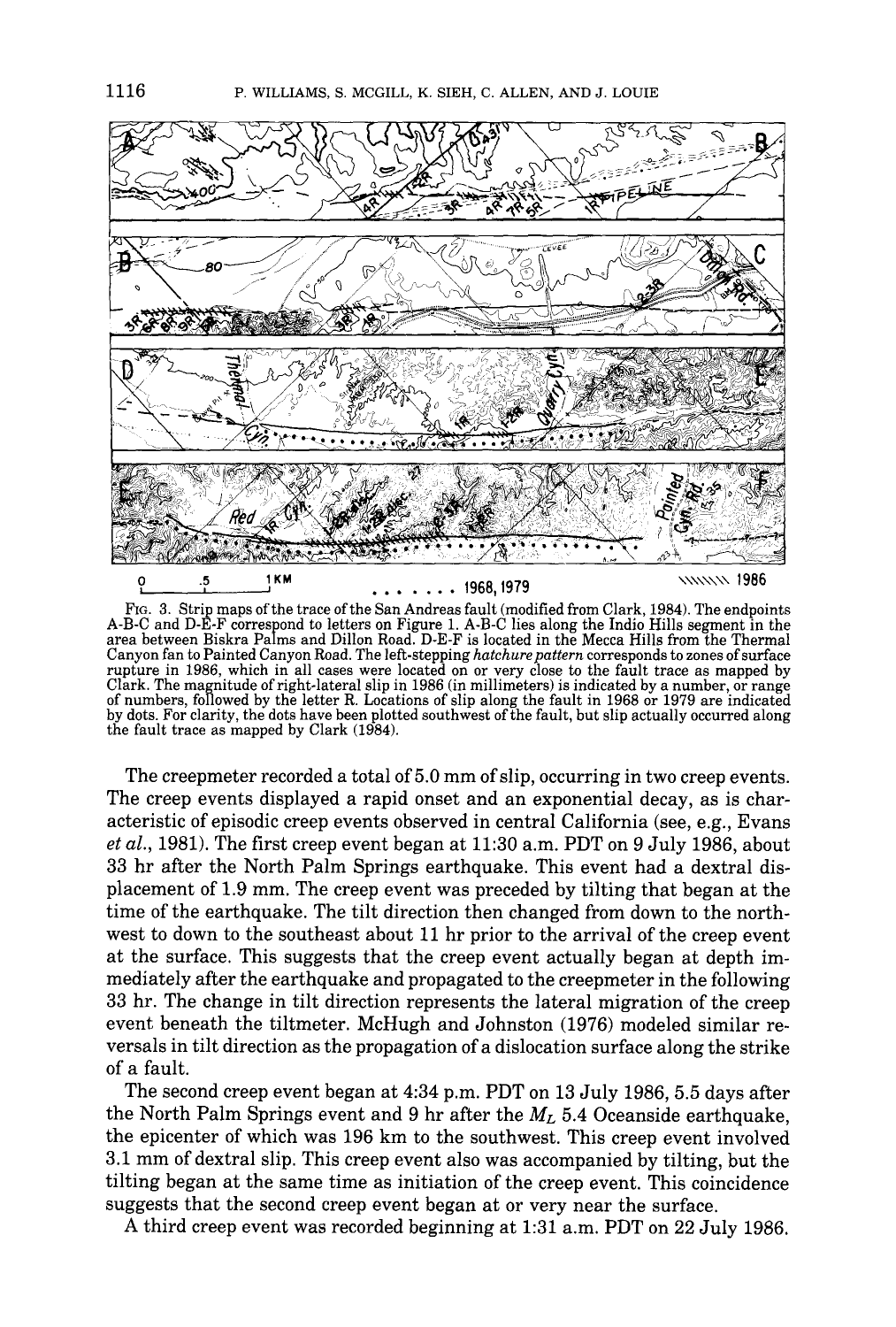A tilt event preceded the creep event by 9 hr. Several lines of evidence indicate that this third creep and tilt event may not be of tectonic origin. The State Division of Forestry in the nearby settlement of North Shore reported 0.90 inches of rain between 3:30 and 6:30 p.m. on 21 July 1986. The apparent tilt event began at 4:30 p.m. on 21 July and thus may be a response to the rain. Wood *et al.* (1973) have described the strong effects of rain on tiltmeters.



Fro. 4. Telemetered records from creepmeter and tiltmeter at Mecca Beach for a 20-day period following the North Palm Springs earthquake. Tilt scale ( $\mu$  radians) is plotted on the *right*. Dextral slip (mm) and instrument-vault temperature (°C) are plotted on the *left.* Day marks along the horizontal axes are 24-hr intervals after the 2:20 am (PDT) main shock of the North Palm Springs earthquake. A geometric correction factor has been applied to the creepmeter record to yield slip parallel to the fault (N45°W). No correction for the change in wire length with temperature has been applied to the data in the figure. Creepmeter displacements reported in the text, however, are temperature-corrected values.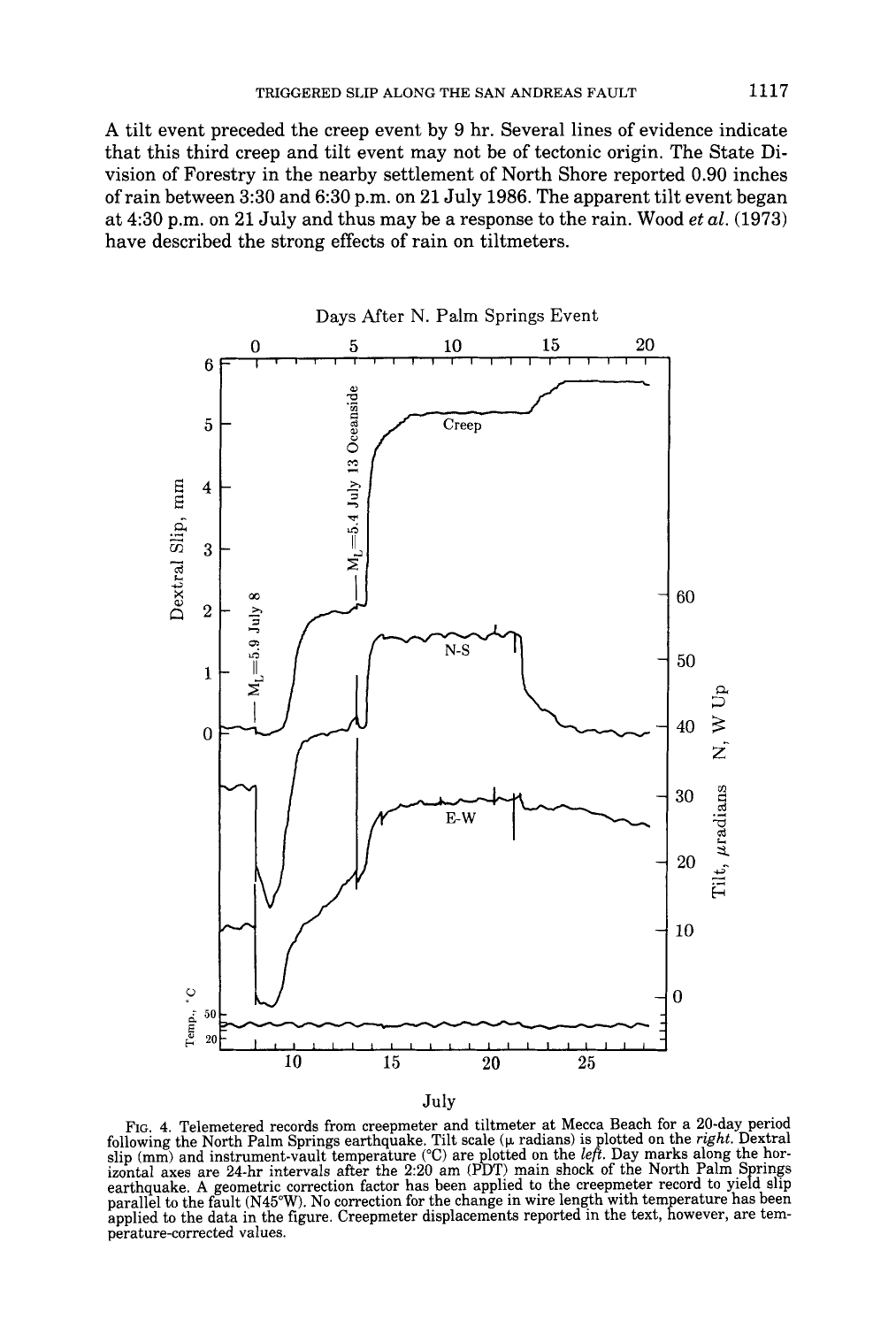The apparent dextral creep event of 22 July may have been a response to the large temperature drop that accompanied the rain. Although the creepmeter recorded 0.5 mm of apparent dextral slip during the third event, much or all of this may be due to the temperature drop or to shifting of the soil in response to the rain. Application of the temperature correction as described previously, results in a 0.1 mm reduction of dextral slip in the third event. However, as also mentioned, the temperature correction used is based on the response of the creepmeter to diurnal temperature fluctuations. For fluctuations of such short periods, the creepmeter does not have time to fully equilibrate to the peak temperatures. However, the temperature drop that accompanied the apparent third creep event lasted for several days, so the creepmeter may have responded more dramatically than it would to diurnal fluctuations. For this reason, we believe that for the third creep event the temperature correction factor does not fully remove the part of the signal due to temperature effects. Thus, the actual amount of creep was probably less than 0.4 mm and may have been zero.

Support for this interpretation is also found by noting that 80 per cent of the apparent slip in this third event was recovered over the following 2 weeks as the temperature gradually rose back to its former level. Furthermore, the form of this third creep event does not display the rapid onset and exponential decay that is characteristic of other episodic creep events.

The timing of the third tilt and creep events, 8.8 and 17.8 hr, respectively, after the  $M_L$  6.4 Chalfant Valley earthquake 500 km to the north of Mecca Beach is intriguing. However, the observation that the third disturbance of the Mecca Beach monitoring equipment is closely associated with both rainfall and falling temperature, and that the recovery of apparent slip corresponds to slowly rising temperature, indicates that it was caused by the local weather phenomena and was not a tectonic effect of the distant earthquake.

*Distributed slip.* The amount of slip recorded by the Mecca Beach creepmeter is two to three times the amount measured across fractures at Mecca Beach. The slip across the fractures was measured the morning of 16 July, just after the creepmeter recorded the end of the second slip event. It is possible that the creep event had fully reached the creepmeter at this time, but fault rupture had not completely migrated the additional 1 m or so to the surface. However, a more likely explanation for the discrepancy is that not all of the slip occurred on the observed ground fractures. Some slippage may have been distributed in a broader zone about the fault but still within the 11.6 m span of the creepmeter.

# **DISCUSSION**

*Triggering mechanism.* Four possible mechanisms for triggered slip have been suggested by Allen *et al.* (1972) and Fuis (1982). These are: (1) a change in the static strain field associated with a distant fault rupture; (2) the dynamic strain associated with the passage of seismic waves; (3) creep migrating from the source region; and (4) a regional strain event at depth that is manifested as seismicity in one area and as aseismic slip in another area. In the case of slip triggered on the San Andreas fault by the 1968 Borrego Mountain earthquake, Allen and others (1972) showed that the change in the static strain field was an order of magnitude less than the dynamic strain due to ground shaking, so they preferred the mechanism of dynamic strain over that of static strain.

The creepmeter and tiltmeter records of July 1986 at Mecca Beach have pro-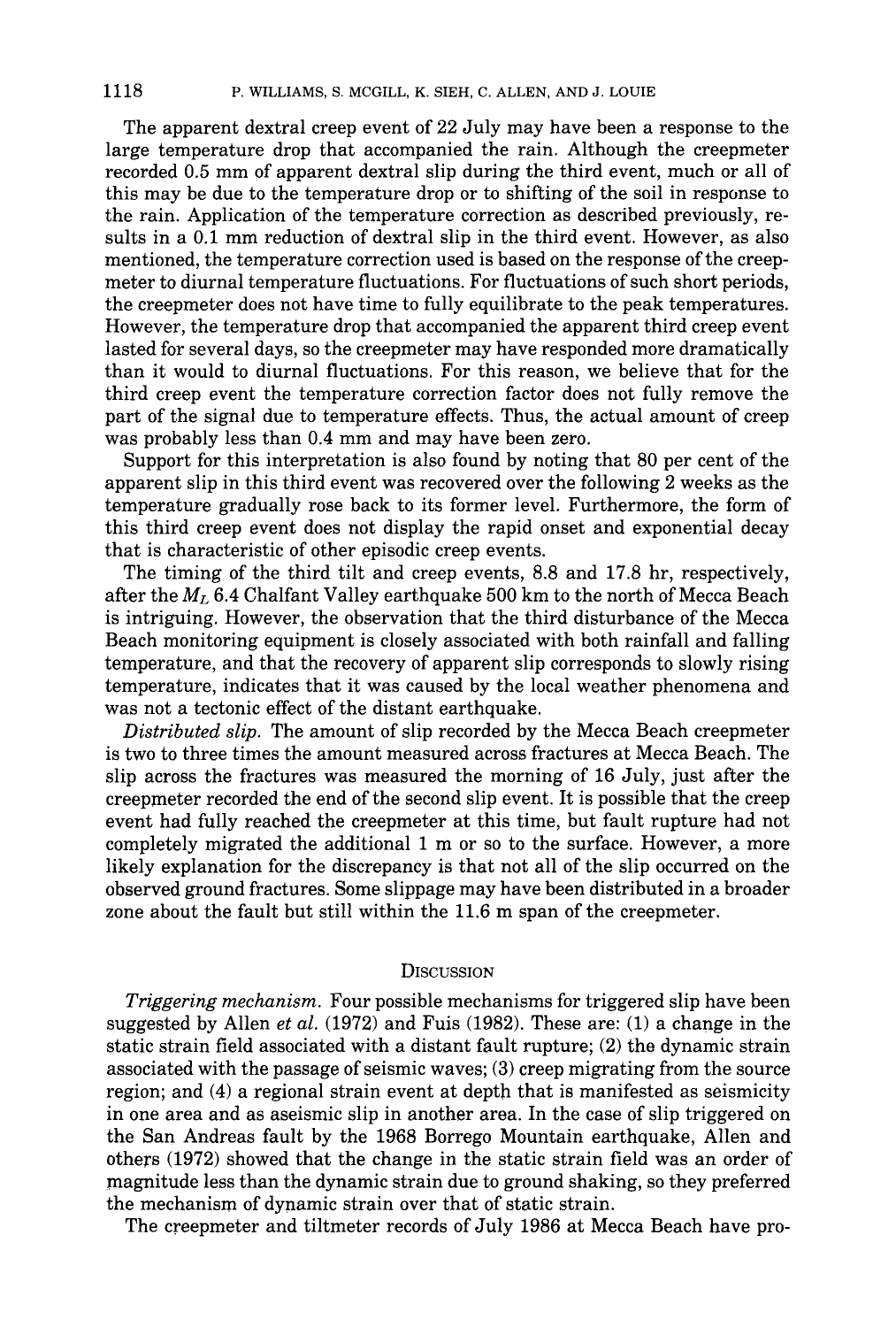vided the first detailed record of the timing of triggered slip events, and this timing has important implications for the possible triggering mechanisms. In particular, the data from the Mecca Beach creepmeter and tiltmeter are not consistent with the triggering mechanism of creep migrating from the source region of the triggering event. First, migration of creep from near North Palm Springs to Mecca Beach would require propogatation of an aseismic dislocation over a distance of 86 km, a much greater length of propagation than has been observed along the segment of the San Andreas fault in central California that exhibits episodic creep (Evans *et al.,* 1981). Second, the coseismic, or immediately postseismic tilt signal indicates that slip occurred in the vicinity of Mecca Beach immediately  $(8 \pm 9 \text{ min})$  after the earthquake, even though it did not occur at the creepmeter for 33 hr. Thus, in the case of the first creep event, the triggered slip occurred essentially at the time of the earthquake and could not have been triggered by creep migrating from the source region.

*Factors controlling the amount of triggered slip.* Sharp *et al.* (1986b) present data which suggest that "sympathetic slip" on a creeping fault may occur in a creep-deficient surficial layer. The data accumulated by the Mecca Beach creepmeter also suggests that the amount of slip that occurs in a triggered creep event is controlled in part by the size of this slip deficit as explained later.

Several creep events were recorded by the Mecca Beach creepmeter between April and July 1984. Total dextral offset during these events was  $9.0 \pm 0.6$  mm. In addition, the creepmeter measured slip at an average rate of 0.7 mm/yr from May 1981, when the instrument was installed, up to the time of the April 1984 creep event. If we assume that a creep rate of 0.7 mm/yr applies to the period between the 1979 triggered slip and the installation of the creepmeter in 1981, this indicates that a slip rate of 2.56 mm/yr applies for the period extending from just after the 1979 earthquake to just after the 1984 creep events.

If potential slip continued to accumulate at 2.56 mm/yr after the 1984 creep events, then a slip deficit of 5.1 mm could be expected to accumulate in the surficial layer between the 1984 creep events and the 1986 creep events. The creepmeter recorded only 0.2 mm of steady, aseismic creep between the 1984 and 1986 creep events, so the expected slip deficit at the time of the North Palm Springs earthquake was 4.9 mm. This compares favorably with the 5.0 mm of slip triggered by the North Palm Springs earthquake. Of course this close agreement is dependent on the assumption of a 0.7 mm/yr creep rate for the 1.6 yr period between the Imperial Valley earthquake and the installation of the creepmeter in May 1981. However, moderate errors in the assumed creep rate for this period have a small effect on the expected slip deficit. For example, if the creep rate was 0 or 1.4 mm/yr, the expected slip deficit would be 4.5 or 5.4 mm, respectively. These values remain very close to the observed slip of 5.0 mm.

Slip occurred again at Mecca Beach in the fall of 1987, and was probably associated with the 23 and 24 November  $M_L$  6.2 and 6.6 Superstition Hills earthquakes. The aseismic slip at Mecca Beach in this event was 6.4 mm, significantly greater than the potential slip which accumulated between July 1986 and November 1987 if a slip rate of 2.56 mm/yr is assumed. This observation underscores the complex nature of the triggered slip phenomena and suggests that the magnitude of slip deficit and site parameters of earthquake motion both influence the size of triggered displacements.

*Factors controlling the location of triggered slip.* Sharp *et al.* (1986b) argued that the proximity of surficial cracks they observed to the epicenter of the North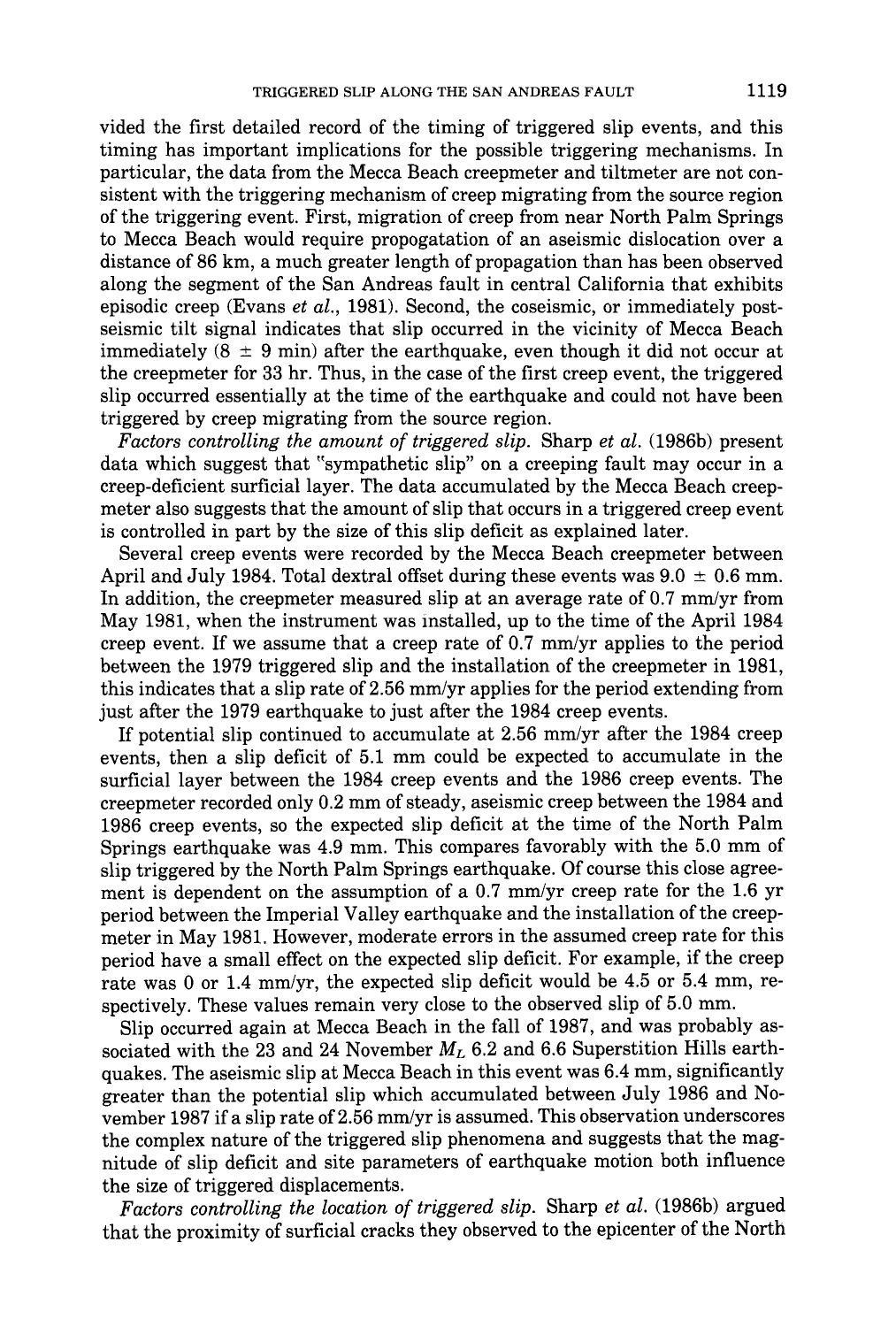Palm Springs earthquake indicated that a threshold value of strong ground motion was required for surface cracking. However, the large distance separating the North Palm Springs earthquake from some localities affected by the associated triggered aseismic slip suggests that other factors are involved. Acceleration reached 0.78  $g$  (vertical) at North Palm Springs, about 9 km from the North Palm Springs earthquake epicenter (Porcella *et al.,* 1986). The maximum horizontal acceleration recorded at Indio, 44 km from the epicenter and adjacent to the southern Indio Hills, was  $0.13$  g. Despite large differences in maximum acceleration and distance from the main shock, the magnitude of slip in the southern Indio Hills was similar to the maximum displacement reported by Sharp *et al.* (1986b) in the epicentral area.

The presence or absence of slip deficiency along a fault may also control the location of subsequent triggered slip. Fault geometry, as well as material properties, may influence the locations at which a deficit accumulates. All three sections which slipped in 1986 and are documented in this report are within convergent segments of the fault identified by Bilham and Williams (1985). Bilham and Williams showed that, in 1979 and 1968, triggered slip occurred on two 12  $km$ -long segments with about  $7^\circ$  oblique convergence. These convergent fault segments can be expected to have a higher normal stress than the intervening segments that are parallel to the slip direction (see, e.g., Segall and Pollard, 1980). Higher normal stress may increase friction and influence creep behavior toward episodic rather than stable aseismic slip mechanisms, thus allowing a slip deficit to accumulate between creep events. Ground shaking during the North Palm Springs earthquake may have caused momentary reduction of the normal stress, thus allowing the fault to slip. Slip-parallel segments have not been shown to experience either steady-state or episodic aseismic slip. However, instrumentation required for the detection of displacements along the slip-parallel segments is limited to an alignment array and creepmeter at North Shore, a community between Mecca Beach and the Mecca Hills. Additional alignment array installations within the slip-parallel segments could resolve whether aseismic slip is present along all segments of the southern San Andreas fault.

*Depth of the slipping zone.* Some evidence exists that the slipping zone of the fault is quite shallow. Goulty and Gilman (1978) modeled creep on a 30- to 510 m-deep patch of the San Andreas fault in Cholame Valley utilizing records of strain measured along a baseline 210 to 2200 m from the fault. Three of the four strain events observed by them were followed 1 week later by aseismic displacement at the surface. Sharp *et al.* (1986a) utilized leveling data and an elastic model to propose a maximum depth of vertical displacement on the Imperial fault of <100 m after the 1981 Westmorland earthquake *(ML* 5.6). We have modeled the tilt observed during the second creep event as the response to a dislocation in an elastic half-space. Although a unique solution is not possible, all of the possible solutions with reasonable fault geometries constrain the depth of slip during the second creep event to within 120 m of the surface. In this analysis, fault geometries that were considered reasonable had depth/length ratios of 10 or less. If the fault geometries are limited to those with depth/length ratios of 1 or less, then slip is constrained to lie within less than 15 m of the surface. Any creep below this depth must occur gradually, in small enough increments so as not to produce observable tilt at the surface. Even if the slip is shallow, it may be driven by elastic loading of the crust at seismogenic depths. Louie *et al.* (1985) attribute aseismic slip in southern California to the accumulation of seismic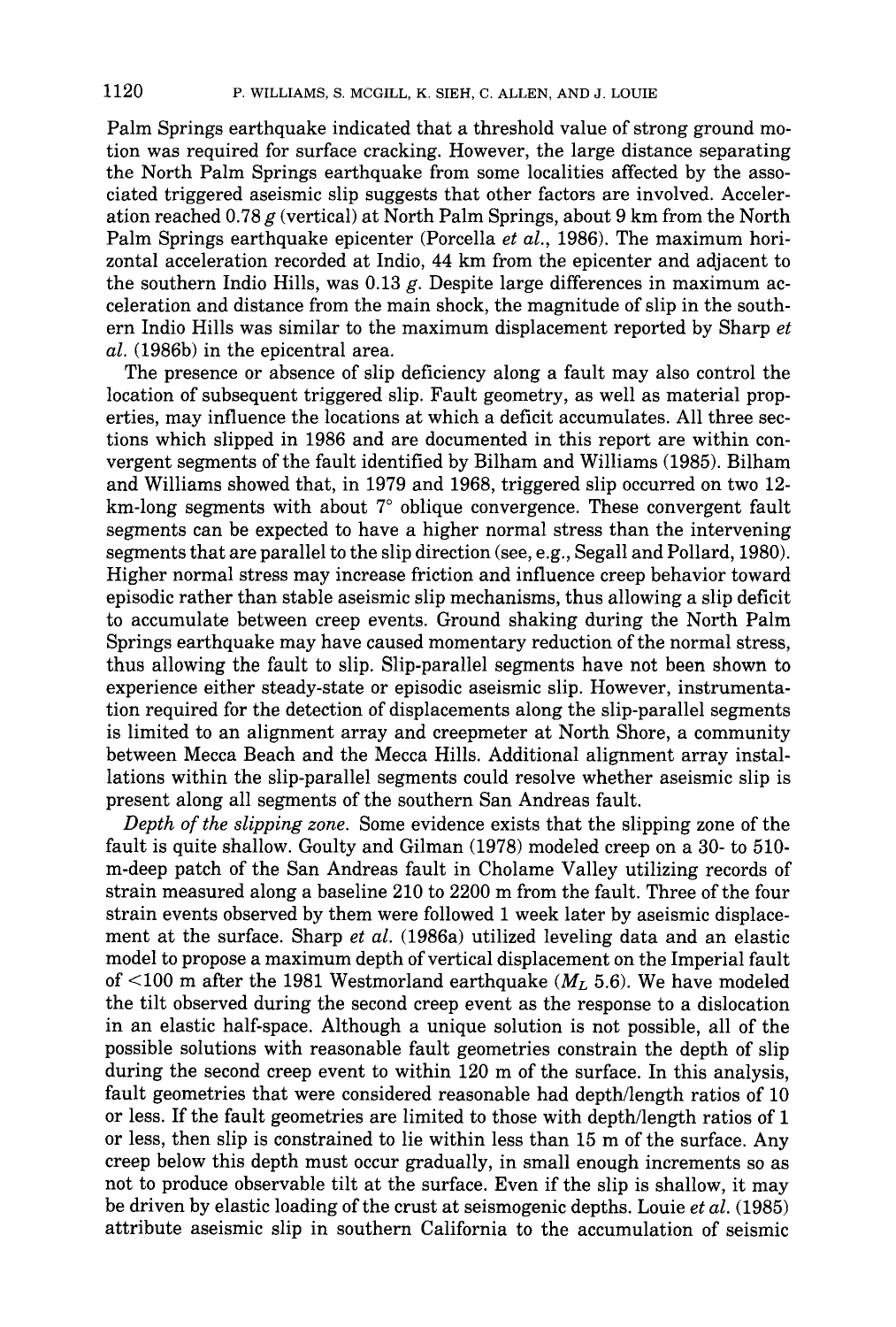dislocations away from slipping faults, or to deep aseismic motion which is expressed as seismicity in one area and aseismic slip in another.

*Steady-state versus accelerating slip.* If aseismic slip is confined to very shallow depths, it may represent steady-state behavior and not incipient seismic fault rupture. Alternatively, creep may express weakening of the fault prior to seismic failure. If the creep rate is changing, triggered aseismic slip and simple creep could express a mature stage in the earthquake cycle. Better determinations of historical and young prehistoric offsets, together with continued slip monitoring by creepmeter and geodetic methods, will be required to resolve this question.

#### **ACKNOWLEDGMENTS**

We are grateful to D. Johnson and the staff of the Caltech Seismological Laboratory who have assisted him in the installation and maintenance of creepmeters and alignment arrays. Discussions with K. Evans and C. Scholz illuminated some of the roles of creep and episodic aseismic fault slippage. We appreciate critical reviews of this manuscript by K. Evans, K. Hudnut, and an anonymous reviewer; these significantly improved the manuscript. D. Donovan, S. Phelps, and A. Thomas assisted us in the field. Our thanks to J. Mayne and K. Nagao for drafting and annotating figures. This study was supported by funds from the Caltech Earthquake Research Affiliates and by U.S. Geological Survey Grant 14-08-0001-Gl177.

#### **REFERENCES**

- Agnew, D. C. (1985). Evidence on large southern California earthquakes from historic records, *U.S. Geol. Surv., Open-File Rept. 85-507,* 76-90.
- Allen, C. R., M. Wyss, J. N. Brune, A. Granz, and R. Wallace (1972). Displacements on the Imperial, Superstition Hills, and San Andreas faults triggered by the Borrego Mountain earthquake, in *The Borrego Mountain Earthquake, U.S. Geol, Surv. Profess. Paper 787,* 87-104.
- Bilham, R. and P. Williams (1985). Sawtooth segmentation and deformation processes on the southern San Andreas fault, California, *Geophys. Res. Letters* 12, 557-560.
- Clark, M. M. (1984). Map showing recently active breaks along the San Andreas fault and associated faults between the Salton Sea and Whitewater River-Mission Creek, California, U.S. Geol. Surv. Misc. Investigations Map 1-1483.
- Cohn, S. N., C. R. Allen, R. Gilman, and N. R. Goulty (1982). Preearthquake and postearthquake creep in the Imperial fault and the Brawley fault zone, in *The Imperial Valley Earthquake of October 15, 1979, U.S. Geol. Surv. Profess. Paper 1254,* 161-167.
- Evans, K. F., R. O. Burford, and G. C. P. King (1981). Propagating episodic creep and aseismic behavior of the Calaveras fault north of Hollister, California, *J. Geophys. Res.* 86, 3721-3735.
- Fuis, G. S. (1982). Displacement on the Superstition Hills fault triggered by the earthquake, in *The Imperial Valley Earthquake of October 15, 1979, U.S. Geol. Surv. Profess. Paper 1254,* 145-154.
- Goulty, N. R. and R. Gilman (1978). Repeated creep events on the San Andreas fault near Parkfield, California, recorded by a strainmeter array, *J. Geophys. Res.* 83, 5415-5419.
- Jacoby, G. C., P. R. Sheppard, and K. E. Sieh (1987). Was the 8 December 1812 California earthquake produced by the San Andreas fault? Evidence from trees near Wrightwood (abstract), *Seism. Res. Letters* 58, 14.
- King, N. E. and J. C. Savage (1983). Strain rate profile across the Elsinore, San Jacinto and San Andreas faults near Palm Springs, California, 1973-1981, *Geophys. Res. Letters* 10, 55-57.
- Louie, J. N., C. R. Allen, D. C. Johnson, P. C. Haase, and S. N. Cohn (1985). Fault slip in southern California, *Bull. Seism. Soc. Am.* 75, 811-833.
- McHugh, S. and M. J. S. Johnston (1976). Short-period nonseismic tilt perturbations and their relation to episodic slip on the San Andreas fault in central California, *J. Geophys. Res.* 81, 6341-6346.
- Porcella, R., E. Etheride, and R. Maley (1986). Some strong-motion recordings of the 1986 North Palm Springs earthquake, *Bull. Seism. Soc. Am.* 76, 1844-1846.
- Segall, P. and D. D. Pollard (1980). Mechanics of discontinuous faults, *J. Geophys. Res.* 85, 4337- 4350.
- Sharp, R. V., M. J. Rymer, and J. J. Lienkaemper (1986a). Surface displacements on the Imperial and Superstition Hills faults triggered by the Westmorland, California, earthquake of 26 April 1981, *Bull. Seism. Soc. Am.* 76, 949-965.
- Sharp, R. V., M. J. Rymer, and D. M. Morton (1986b). Trace-fractures on the Banning fault created